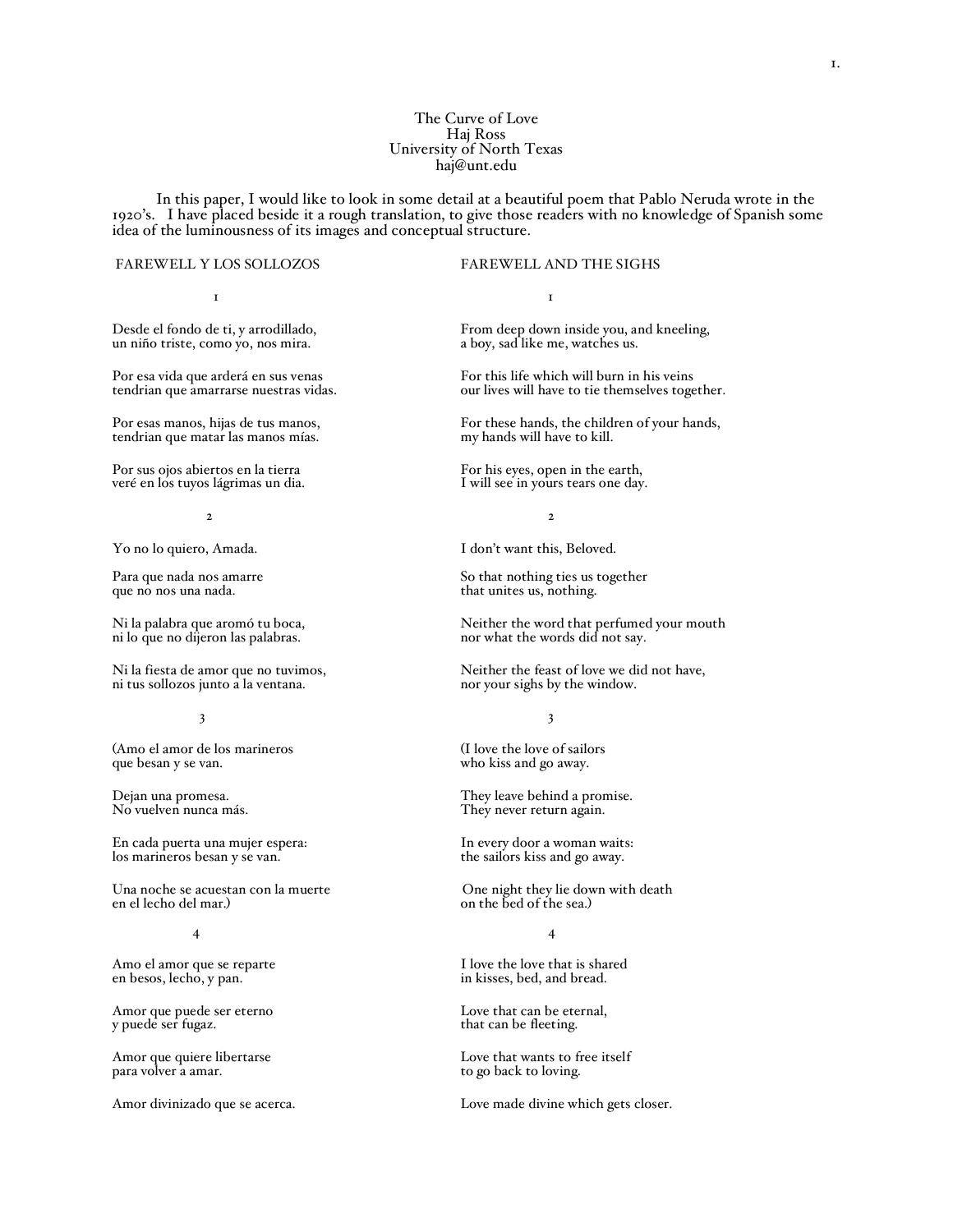$5 \overline{}$ 

Ya no se encantarán mis ojos en tus ojos,<br>
ya no se endulzará junto a ti mi dolor.<br>
no more will my pain be sweetened at

Yo me voy. Estoy triste: pero siempre estoy triste. I am going away. I am sad: but I am always sad.

Amor divinizado que se va. Love made divine which goes away.

no more will my pain be sweetened at your side.

Pero hacia donde vaya llevaré tu mirada But wherever I go, I will carry the sight of you, y hacia donde camines llevarás mi dolor. and wherever you walk, you will carry my pain. and wherever you walk, you will carry my pain.

Fuí tuyo, fuiste mía. Qué más? Juntos hicimos I was yours, you were mine. What else? Together we made un recodo en la ruta donde el amor pasó. a curve in the road where love passed by. a curve in the road where love passed by.

Fuí tuyo, fuiste mía. Tú serás del que te ame, I was yours, you mine You will belong to him who will love you, del que corte en tu huerto lo que he sembrado yo. Who will reap in your garden that which I sowed. who will reap in your garden that which I sowed.

I am coming from your arms. I don't know where I am going.

. . . Desde tu corazón me dice adiós un niño. . . . From your heart a boy is saying goodbye to me. And I say goodbye to him.

What will be important for me as we explore this poem together will not only be what we find, but also how we find it. I am very much aware of the fact that there are many people whose relationship to poetry is so sacred that they are afraid to go clumping around in some poem that they love for fear that something of infinite value will get damaged in the process. <sup>A</sup> bit like having <sup>a</sup> joke explained to you, and then finding nothing to laugh at any more.

Explanations may be all right in their place, but they can be dry as dust. I will not be satisfied with our voyage if all I have to offer to you at its end is an explanation. Explanations are from the world of science, a realm which many people have come to be mistrustful of, and some even to fear, as they breathe the air fouled by the technology which science has made possible, or wonder whether, because of error or insanity, the ultimate nuclear incineration is about to occur. I must confess that even though I feel myself to be a scientist, I share these apprehensions. Therefore, even as I look at Neruda's poem, I will be searching for a way to do so that could transcend the merely scientific, that will not leave you, and me, stranded in a world of dust.

I think that most of us, if asked to name that person who was not only the century's greatest scientist, but also one of its greatest souls, would have no doubt as to their choice. I would like to frame my search in this paper with a short quote from Albert Einstein's *The World As I See It*.

> The most beautiful experience we can have is the mysterious. It is the fundamental emotion which stands at the cradle of true art and true science.

So Einstein felt that the mysterious, which he calls an emotion, was of central importance in his work. This may strike us as strange; I think a quote from another of this century's leading nuclear physicists may help us to understand it better:

> Discovery consists of seeing what everybody has seen and thinking what nobody has thought.

> > Albert Szent-Györgyi

I have cited these two scientists here because I want to adopt a stance towards poetry which will make it infinitely mysterious, where it may have seemed much more straightforward previously. For me, and I think for any scientist, if science is to be a path with heart, and not just dusty explanations, the reason must be that as I approach whatever it is that I wish to study, I am fascinated by the beauty that I am finding there, and I want to show you this beauty, these mysteries, this object of wonder.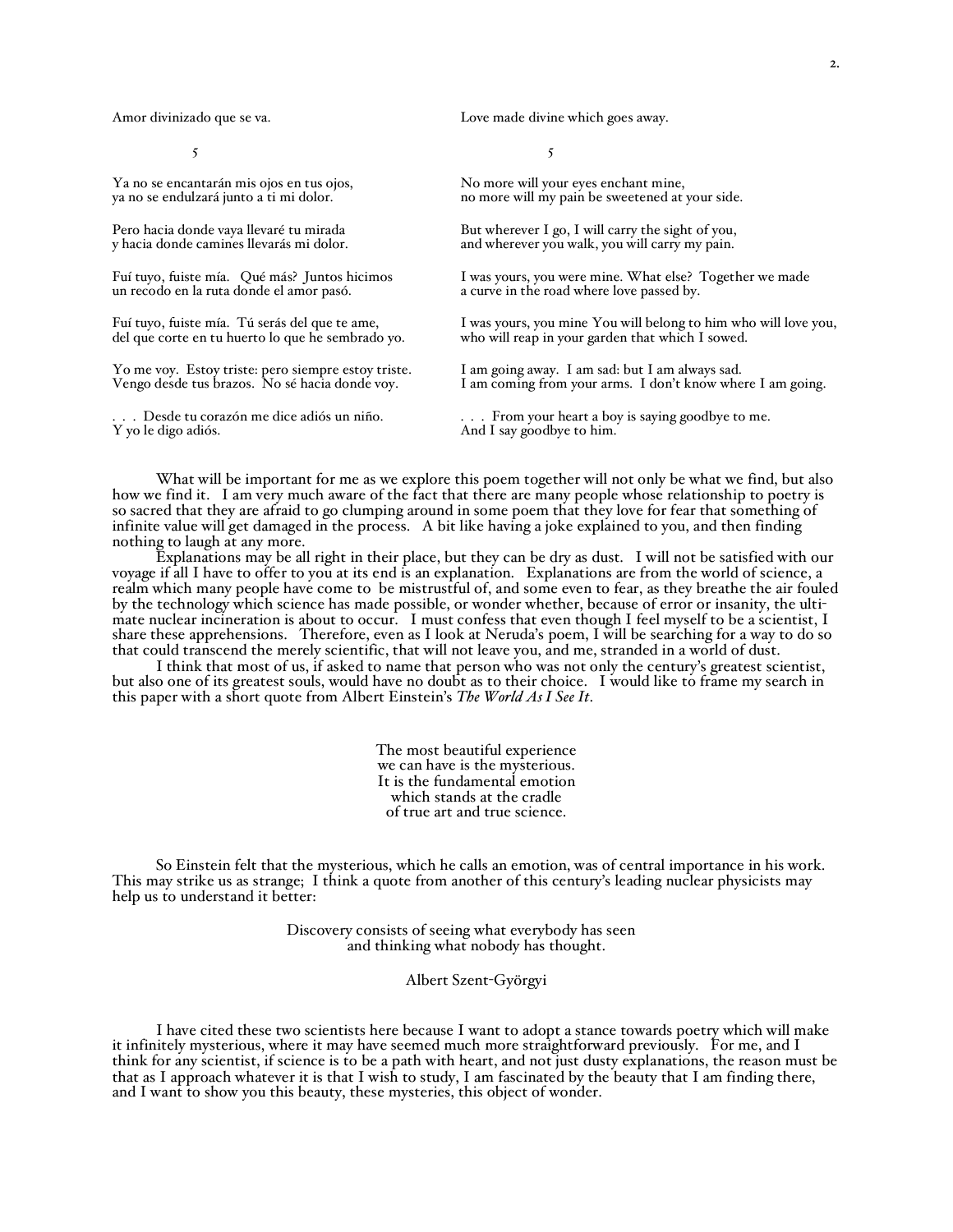In other words, I love very deeply any poem that I am working on, or better: that I am letting work on me. I hope that this love provides the safeguard against dangerous, less than fully human, science. It is just this simple: if you come in love to the object of your study, if you do not take it apart violently, but listen to it reverently, and let it teach you, wait for it to open itself to you, if you merge in love with it, and later, when you tell others of what you have seen, you tell them in love, then only good can come of your study (I hope). I do not know of any other way to go that I would be willing to trust.

For me, this love is absolutely central. My agreement with any poem that I approach is that I come in love and wonder, and that I expect nothing from the poem. That is, I may spend years looking at a beautiful poem, and never come to see anything about how it works. The scientist in me may chafe a bit at this and get impatient, but the one who is crazy for poetry, and for this poem in particular, just couldn't care less. He will have spent the years of looking in a magical space.

\*

All this having been said, now let us begin to look in some detail at the way this particular poem is built. One way to begin is to ask ourselves what it is that is generally believed to be necessary to turn <sup>a</sup> group of words into <sup>a</sup> poem. That is, in what we might call "the common sense view," how are poems made?

Probably most of us, without much reflection, would say, if asked, that what makes a poem a poem is that it consists of a group of lines with some kind of a regular beat, or meter, that it is often rhymed, and that it is rich in such tropes as metaphor and other kinds of figurative language.

And indeed, this is not a bad beginning, but I would like to demonstrate that the traditional notions of meter and rhyme, though important, are in a sense treacherous, because they and a few others are often taken to exhaust the possible musical devices available to a poet. But in fact, I know of no limit whatever on the number of kinds of devices which poets can use. I keep on discovering new ones all the time. And I would like to help the reader to discover that the seed of poetic greatness sprouts from a kind of parallelism between these musical structures and those to be found in the systems of image and concept in the world of imagination that the poem calls to life.

It is a truism that in any translation, something gets lost. Robert Frost put it in his typically blunt way: what gets lost is the poetry. Looking at what is missing in the English version of Neruda's poem is another way to enter the mysteries of this poem. I mentioned rhyme as being a traditionally recognized poetic device; let us observe that one of the losses in my translation is the rhyme. In the Spanish version, all of the even lines of each verse (counting the first line of the second stanza as even, for the purposes of this discussion) have the same stressed vowel. In the first three verses, this rhyme vowel is the next to last one in the word; in the last two verses, it is the last vowel of each word that is the stressed one.

Robert Frost would most likely agree that such losses as the loss of rhyme that we have just seen is the kind of thing that he had had in mind, but I think that he would also feel that some of the other harmonies in the poem that I will talk about below, which are present in Spanish, but are either less so or totally absent in English, should fall under the heading of his term "poetry." This paper will thus be in part an analysis of this particular poem, and in part a voyage towards the mysterious island of Poetry. I hope that we will emerge from it with a clearer view of what is is that poets achieve with their craft – what it is that does get lost in translation.

◊

In this poem, Neruda explores the interrelationship of freedom and commitment, the dance of staying with the one you love as opposed to going away. The poem circles around a possibly paradoxical truth: that love need not end with absence, that going away can be a form of love (albeit a painful one). Neruda has chosen the words he uses to talk about these concepts very carefully. There is, in this central set of words, a rich system of phonetic correspondences which are present in Spanish but which my translation can only sigh about the absence of in English. Neruda makes four of the words whose meaning sounds this theme most strongly cohere musically, by virtue of the fact that they contain the sounds [m] and [r], in that order, separated by a dark vowel: 4, <sup>10</sup>*amarrar*, "to tie, bind," 29*amar*/ 14, 16, etc*amor*, "love [verb/noun]," 16, 21 *marineros*, "sailors" (who are characterized by their loving and leaving), and <sub>23</sub>*mar*, "sea," the root of *marineros*. More distant thematically, but still exhibiting the m-r melody, are  $6$ *matar*, "kill," and 22*muerte*, "death," and possibly (in spite of the reversed order of r and m)  $_{\text{g}}$ *lagrimas*, "tears," and  $_{\text{I2}}$ *aromó*, the first three of which are linked conceptually to the pain of parting. I knew of no way to translate these eight words into English that would preserve their phonetic similarity, so this was one part of Neruda's poetry that I had to let go of. Only a translator with a genius for English equal to that of Neruda's for Spanish might be able to preserve the interpenetration of image, concept, and sound that is the essence of true poetry, in any language.

Probably all of us have had some exposure to the notion of rhyme in poetry, and possibly some readers will have even had pointed out to them such phonetic "melodies" as this m-r one we have just examined, for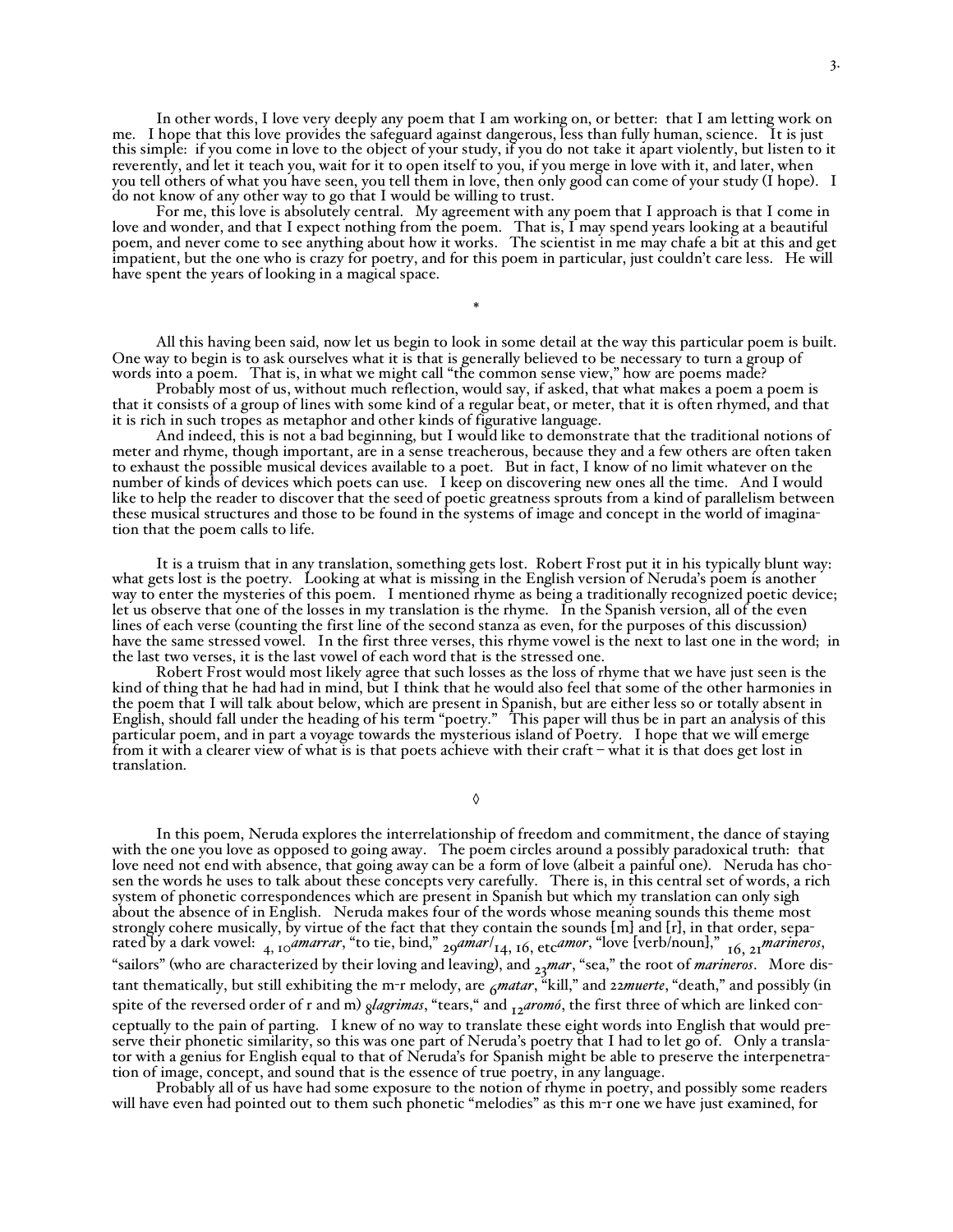many lovers of poetry have discovered these and other types of phonetic coherences operating in poetries all around the world. In what follows, I will not be primarily concerned with pursuing investigations into the sound structure of the poem, even though they do form one important class of the things that get lost in translations.

Instead, I would like to call attention to a different kind of poetic coherence, previously undescribed in the literature on poetics, to the best of my knowledge. This has to do with the location on the page, in a printed version of a poem, of certain of its important words.

In several poems that I have studied, when a word is repeated often enough, a poet positions it on the page in such a way that it makes a kind of visual "sense." That is, it is possible to connect the repetitions of the word with straight lines or with simple curves. In Neruda's poem, this is the case with the two most frequent content words of the poem - the noun *amor*, "love," which is repeated eight times, and the forms of the verb *ir*, "to go," which occur six times. Since one of the poem's main achievements is to allow us to reperceive the relationship of loving and going, if the patterns that these two words make on the page made simple visual sense, it would highlight their poetic importance.

In the case of *amor*, it could not be clearer that four of its occurrences make a highly salient visual pattern: a vertical straight line can be drawn to connect the beginning words of the third, fifth, seventh and eighth lines of the fourth stanza. The obviousness of this column of four *amor*'s may serve as a flag to the reader that the other four *amor*'s are also in a visually significant pattern.

When we inspect them, we find that they are arranged in a symmetrical way with respect to the stanzaic structure of the poem. The third and fourth stanzas are highly similar: both begin with *amo*, "I love," and both of these verbs are followed by *amor* as a direct object. The poem's first *amor*, in line 14, precedes this pair of stanzas, as a part of the object of a verb whose subject is (an elided) *nosotros*, "we"; the last *amor* is in line 6 of the fifth stanza, the stanza after the pair of similar *amo*-stanzas, as a part of the direct object of the only other verb whose subject is *nosotros* (also elided). And when we inspect the positions of these four nonvertically aligned *amor*'s on the page, we find that they can be connected by a smooth curve which opens to the right, as shown below in the copy of the relevant verses of the poem, which also shows the vertical column that the line-initial *amor*'s make.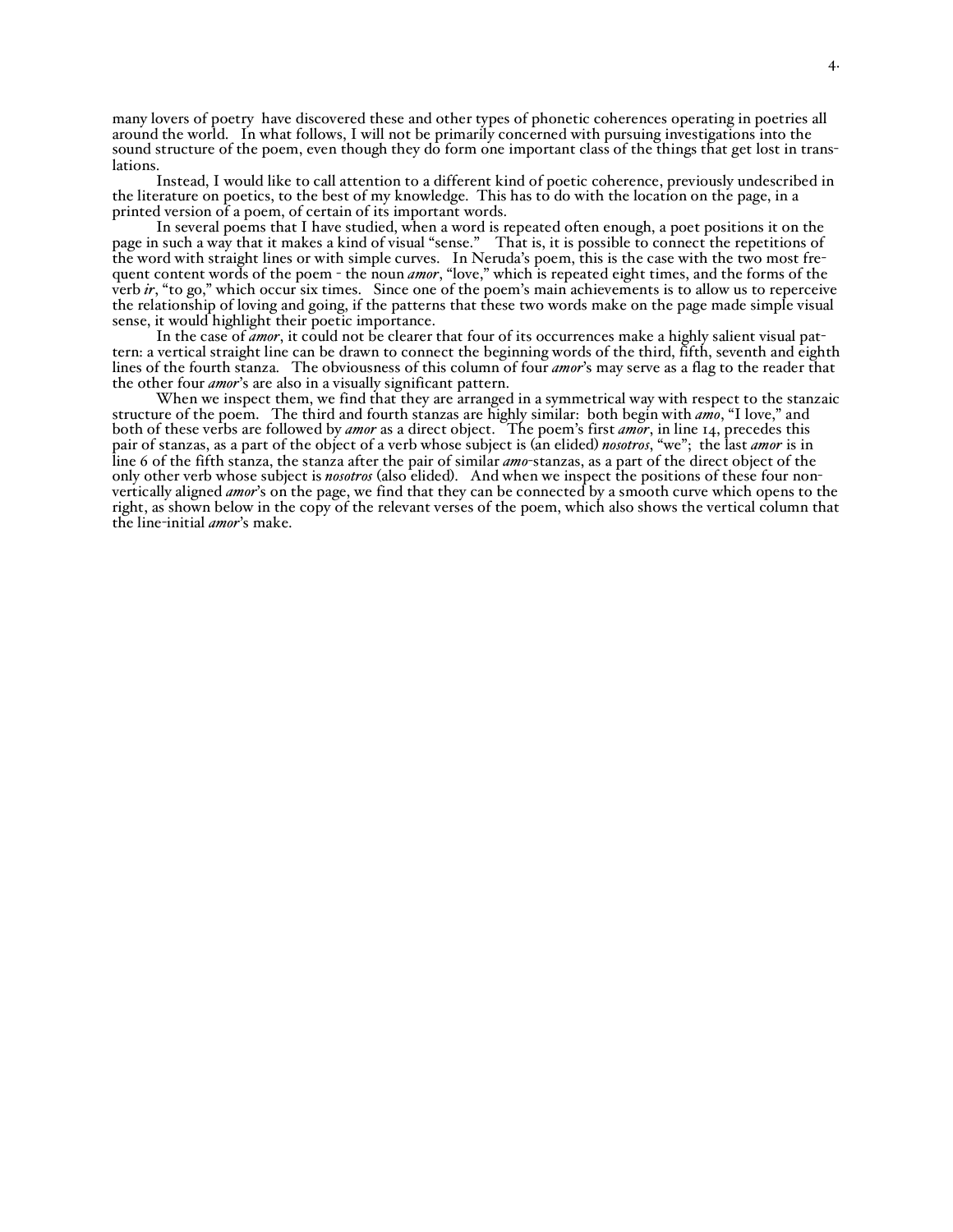2

Yo no lo quiero, Amada.

Para que nada nos amarre que no nos una nada.

Ni la palabra que aromó tu boca, ni lo que no dijeron las palabras.

Ni a fiesta de *amop* que no tuvimos, ni tus sollozos junto a la ventana.

3 (Amo el **amor** de los marineros que besan y se*|*van.

Dejan una promesa. No vuelven nunca más.

En cada puerta una mujer espera: los marineros besan y se van.

Una noche se acuestan con la muerte en el lecho del mar.)

4

Amo el **amor** que se reparte en besos, lecho, y pan.

Amor que puede ser eterno y puede ser fugaz.

Amor que quidre libertarse para volver a amar.

5

Amor divinizado que se acerca. Amor divinizado que se va.

Ya no se encantarán mis ojos en tus ojos, ya no se endulzará junto a ti mi dolor.

Pero hacia donde vaya llèvaré tu mirada y hacia donde camines llevarás mi dolor.

Fuí tuyo, fuiste mía. Qué más? Juntos hicimos un recodo en la ruta donde el amor pasó.

Fuí tuyo, fuiste mía. Tú serás del que te ame, del que corte en tu huerto lo que he sembrado yo.

Yo me voy. Estoy triste: pero siempre estoy triste. Vengo desde tus brazos. No sé hacia donde voy.

...Desde tu corazó<sup>n</sup> me dice adió<sup>s</sup> un niño. <sup>Y</sup> yo le digo adiós.

Now let us turn to the case of the six occurrences of the verb *ir,* "go." The first three of them appear at the ends of their lines, another very visible location, and we see that another curve, opening to the left, con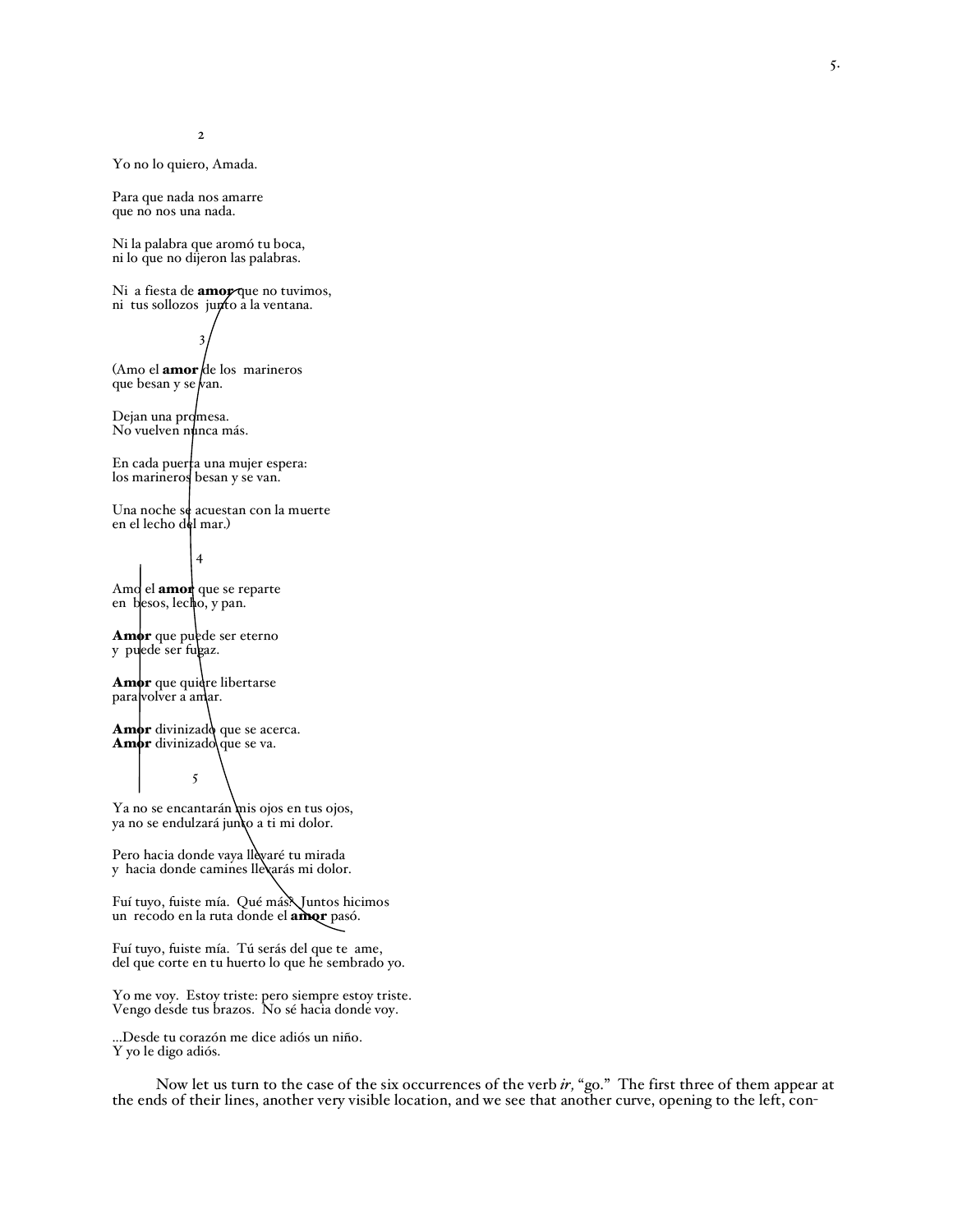nects these three. This curve, when extended, can be continued to include the fourth and fifth occurrences of *ir*, as can be seen in the diagram below.  $\overline{2}$ 

3

Amo el amor de los marineros que besan y se *van*. Dejan una promesa. No vuelven nunca más. En cada puerta una mujer espera: los marineros besan y se *van*. Una noche se acuestan con la muerte en el lecho del mar.) 4 Amo el amor que se reparte en besos, lecho, y pan. Amor que puede ser eterno y puede ser fugaz. Amor que quiere libertarse para volver a amar. Amor divinizado que se acerca. Amor divinizado que se *va*. 5 Ya no se encantarán mis ofos en tus ojos, ya no se endulzará junto a/ti mi dolor. Pero hacia donde **vaya** llevaré tu mirada y hacia donde camines llevarás mi dolor. Fuí tuyo, fuiste mía. Qué más? Juntos hicimos un recodo en la ruta donde el amor pasó. Fuí tuyo, fuiste mía. Tú serás del que te ame, del que corte en tu huerto lo que he sembrado yo. Yo me **voy**. Estoy triste: pero siempre estoy triste. Vengo desde tus brazos. No sé hacia donde *voy*. ...Desde tu corazón me dice adiós un niño. Y yo le digo adiós.

Suppose we think of these two curved lines as representing the lives of two people who meet and fall in love. If we superimpose the curves in our minds, we can see the point where they first intersect in the poem as the time of the first meeting. Then the part of the ovoid intersection in which the two lines run along beside each other is the time the lovers have together, and the lower point of intersection is their final parting, after which the curves grow further and further apart. If we assume that such an interpretation of the visual patterns made by the two curves of *amor* and *ir* is plausible, how could the poet "say," visually, what he says verbally in the last couplet of the fourth verse – that love can be made divine when it goes away, as well as when it nears us?

In the next diagram, below, I have performed the superposition of the three corridors (this is the name I have been using for such lines as those we have been looking at) that we have encountered thus far, the two for *amor*, and the one for *ir*, and I have also indicated the location of the isolated last occurrence of *ir*,  $_{37}$ *voy*.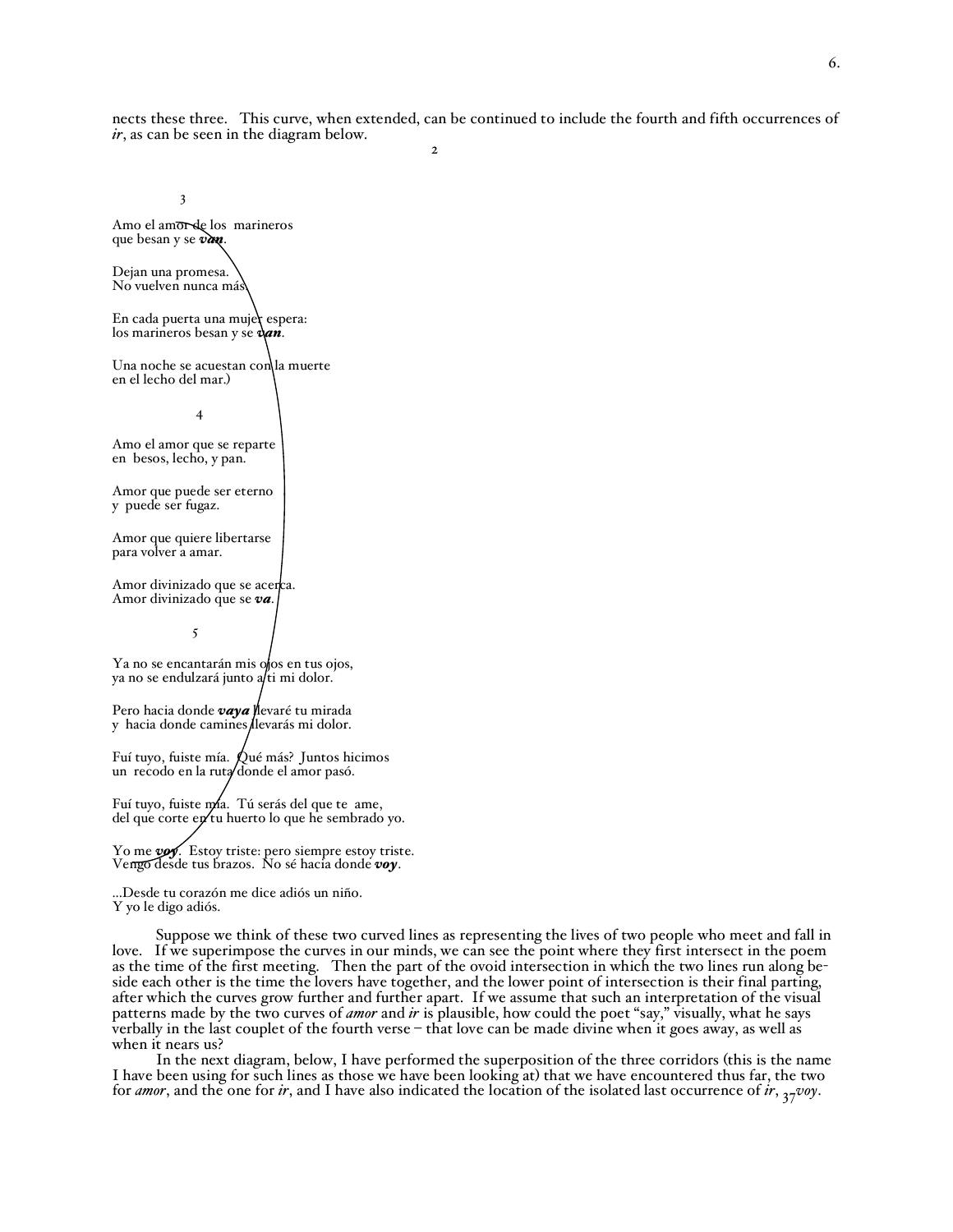Look where *voy* (the last occurrence of *ir*, three lines from the end of the poem) falls - right on the corridor of *amor*! Can we not see this as a graphic way of underlining the poem's philosophy of love - that love does not end with the separation of those who love? And is this reading of the dance of these two curving corridors not strengthened by the beautiful metaphor for love in the third couplet of the fifth stanza, which sees love as one who travels along a road, a road which is curved by two people who meet and love each other, whose lives in turn are curved by love? Love is a curve that is curved by those who love.

For lovers of detail, let us note <sup>a</sup> few other facts about the poem, which harmonize with the notion that love is <sup>a</sup> curve. First of all, the poem ends by returning, in many ways, to the point where it began. Clear instances of this closing of the loop are:

1. *un niño* 'a boy/child' is positioned symmetrically at the beginning of the second line, and at the end of the second from the last line.

2. *desde* 'since' occurs at the beginning of the first and last couplet; its objects are the semantically similar *fondo* 'bottom' and *corazón* 'heart', both modified by a second-person possessor. These two nouns are the only content words in the poem to contain the nasalized stressed vowel [õ].

3. *ojos* 'eyes' opens the last couplet of the first verse and the first couplet of the last verse. Furthermore, *triste* 'sad' appears only in the first and last verses, as does the root *mir*- 'look at', which we see in *mira* in the second line of the first verse, and in the noun *mirada*, in the third line of the last verse.

Thus the macrostructure of the poem suggests a return, which is a kind of curve. The poem gives a particular take on love – may we then conclude that this take (or even that love itself?) returns on itself, is curved? Here I want to make it very clear that I do not know the answer to my own question, which should thus be heard as (timidly) suggesting the opening of a discussion, rather than as (boldly) asserting a conclusion.

Another facet of the poem's structure which may suggest a curve is the distribution of the nouns and pronouns that can appear as subjects and direct objects of the poem's 55 finite verbs and infinitives. There are nine nonpronominal nouns that function as subjects: *niño, vida, manos, palabra(s), marineros, mujer, amor, ojos,* and *dolor*. The one that functions as subject the greatest number of times (9) is *amor* – and it is also the only one that appears in the list of the poem's nine nonpronominal direct objects: *lágrimas, fiesta, amor, promesa, mirada, dolor,recodo*, and *adiós*. When we examine the verbs whose object is the noun *amor*, we find a nice curving reflexivity: there is just one – the verb for love, *amar*. Conversely, when we investigate the verbs whose subject is *amor*, again we find that there is just one – the same verb – *amar*!

It is worth looking at the one sentence for which *amor* functions as a subject, for it is a complex one: the relative clause in the third couplet of the fourth verse. In this clause, *que quiere libertarse / para volver a amar* 'that wants to-free-itself in order to-return to love,' if we ask what the subject of "wants" is, we see that it is "love." And we see that the unexpressed subject of the next three verbs is always this same abstract noun. So a way of trying to express this same propositional content without eliding the subject might be something along the lines of the following:

> Love wants that love free itself in order that love might return for love to love.

The third and fourth verses start with the phrase *Amos el amor* 'I love the love' – a phrase which could be seen as an example of a process (i.e., a verb) turning into (i.e., followed by) a thing. And the third couplet of the fourth verse, whose syntax and semantics we have just been exploring, starts with the noun *Amor* and ends with the verb *amar*, suggesting, perhaps, that the reverse transformation is equally possible. Or that love is neither seeable only as a process nor only as an entity. It transcends both. Note that, in this last sentence, I have not done justice to this insight. English has forced me to make a choice, here talking of love as *it*, as a thing. Workaday English allows us to fix the ineffability of this concept either as a verb, or as a noun, but not to abstain from the choice of category, a freedom that Neruda creates and gives to us.

The poem shows us love in other ways that may also seem paradoxical: love is divine whether approaching us (= waxing?) or going away from us (= waning?), love is a process whose subject and object can be itself: you and I who love each other invent love even as love invents us.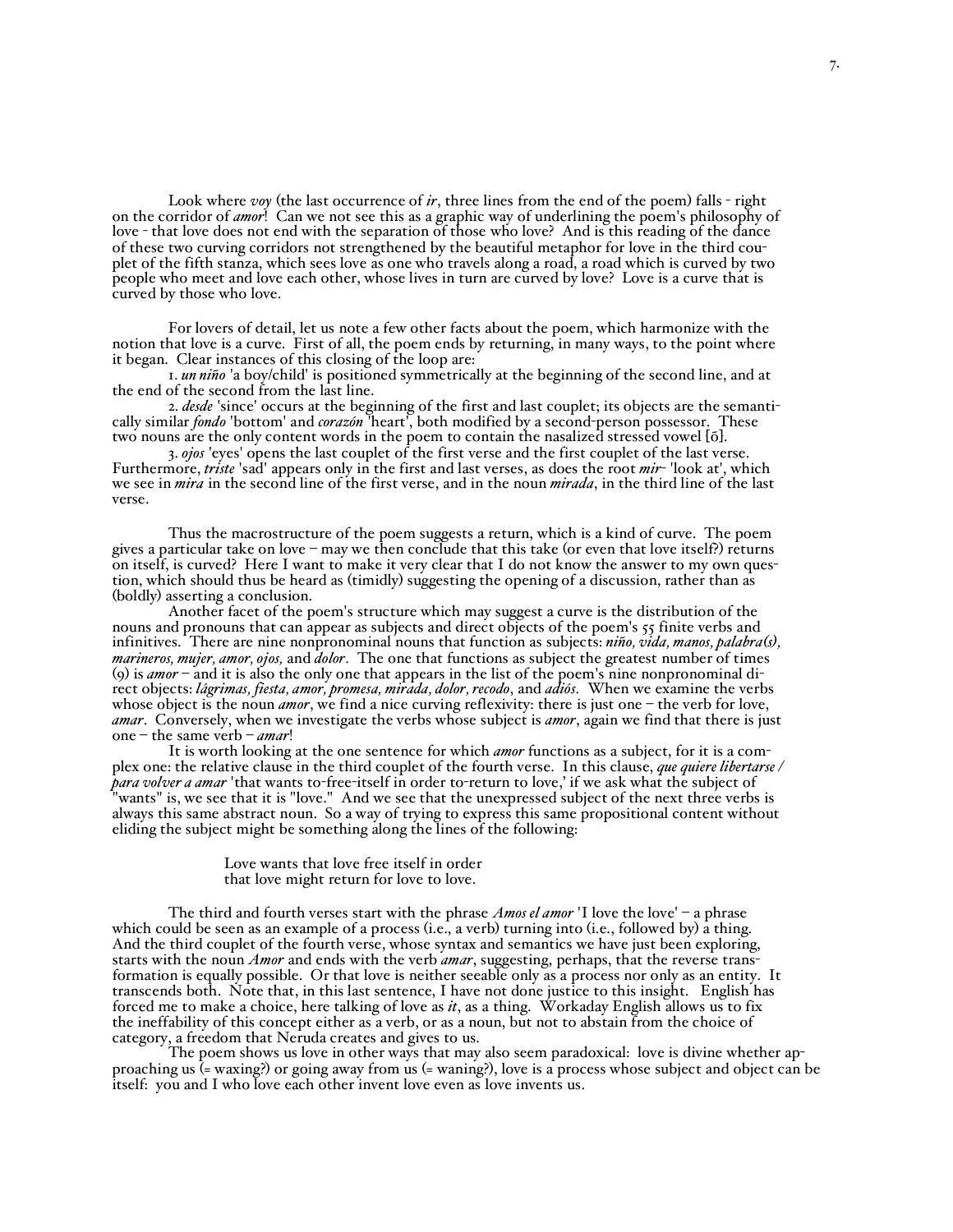None of this is even close to sayable in regular language. The genius of poetry and the greatness of our poets lies in their capacity to invent and continually reinvent a universal language of poetry, which allows them, with us as hitchhikers, to soar beyond the strictures of the languaging that we usually live in.

I want to return now to a claim that I made in passing in the discussion of the curved *amor*corridor: that stanzas 3 and 4 are highly similar. Let us look at some of the ways that Neruda has set them off from the two preceding stanzas and the one following:

1. Probably the most obvious way in which stanzas 3 and 4 are differentiated from the periphery is their pattern of rhymes: all of their even lines end in a stressed syllable whose vowel is [a]. Only these two verses exhibit this pattern, though the second verse is a sort of transition to the stressed final [a]s of 3 and 4, because the even lines of 2 all have a stressed [a] in their penultimate syllables.

2. As a poem that explores a relationship between the first person poet and the second person beloved one, this poem has many first and second-person singular pronouns, and also a few firstperson plurals, in stanzas 1, 2, and 5 (I will refer to these as "the periphery"). There are no first or second person pronouns in stanzas 3 and 4, which I will refer to as "the core."

3. All of the verbs in the core appear in only one kind of tense: present. Each of the peripheral stanzas contains at least one other type of tense besides the present.

4. There are many references to body parts in the periphery, none in the core. Especially, note that the one line which has *two* references to body parts is the first line after the core – line 32, with its repeated *ojos*. The subject, *mis ojos*, has been placed after the verb, which places it immediately before the prepositional phrase containing the *tus ojos*. This repetition makes the return of body parts particularly prominent, as a blaze on a tree in the forest helps us to follow a path. I will say that these features of line 32 blaze it as a line of transition from core to periphery.

5. The line just before the core is blazed by virtue of the fact that it contains the only words in the title that is repeated in the body of the poem – *sollozos*.

6. Another blaze of the transition from periphery to core is the four lines that begin with *ni* in lines 12-15; the opposite transition is blazed by the four verbs at the end of lines 28-31 and the four future verb forms in lines 32-35 – the only instance of four adjacent futures in the poem. (Note that the first two futures have subjects which have first-person possessors, plural and singular, respectively, while the second pair has the same verb preceded by first and second person subjects, respectively.) Another blaze for this latter transition is the pair of reflexive verbs which end the core (*se acerca, se va*) followed by the pair of reflexive verbs which begin the last part of the periphery (*se encantaran, se endulzará*). The first pair of verbs have the masculine noun *amor* as their subject(s); the second pair have two phonetically similar (both contain a pair of [o]s) masculine nouns as subjects (both being modified by the first person possessive adjective *mi(s): mis ojos* and *mi dolor*. These two pairs of subjects are made even more similar by virtue of the fact that *amor* and *dolor* are the only two nouns in the poem to end in the abstract nominal suffix -*or*.

7. The fact that going from the last line of stanza 4 to the first line of stanza 5 marks an important moment in the poem's structure/meaning (it is of course misguided to try to separate these two facets of the same jewel) is underlined by the strong parallelism of the last couplet of stanza 4 (the two lines differ only in their last words, which are a pair of antonymous verbs), and by the also strong parallelism of the first couplet of stanza 5, both of whose lines start with *ya no se en*-. Nowhere else in the poem are there adjacent pairs of lines that are so similar.

8. The compound preposition *junto a* 'next to' occurs twice, in the line just before the core and the line just after it, which makes these words almost like a pair of parentheses, bracketing the core.

9. To mention just two of the phonetic ways in which the core is distinguished, it is only there that we find lines with six syllables, and also, while the  $[\cdot]$  of *yo, arrodillado, tuyo* $(s)$ , and *sollozos* is completely absent in the core, we do find there, and only there, the related sound, [tS], in *noche* and *lecho*. The distribution of these two palatal stridents, the only two that Neruda uses in the poem, is important, because of the existence of a deep pun, what we might call Neruda's perception and exploiting of a phonetic *truth*, namely that the word *tuyo* 'yours' can be split up, phonetically, into the two words *tu* 'you' and *yo* 'I'. And *sollozos* also contains *yo* phonetically, which is a way of "saying phonetically," that *yo* is full of *sollozos* 'sighs'. And just as the link, the tying together of the people referred to by *tu* and *yo*, is being dissolved as we read through the poem, so also is Neruda letting the word *tuyo* dissolve phonetically as we listen to the poem's music. Thus the fact that *yo*, "hiding" inside of *sollozos*, appears in the last line of the first part of the periphery, whereafter the [f] of *yo* disappears for the entirety of the core, only to reappear in the first word *ya,* of the line after the core, is important. As is the fact that wisps of  $y_0$ ,  $[6]$ , are heard in the  $[6]$  of *noche* and the  $[t]$ o] of *lecho*. Thus, it is not just any two sounds which are divided between periphery and core – the palatal stridents are central to the sound games that the poem revolves around.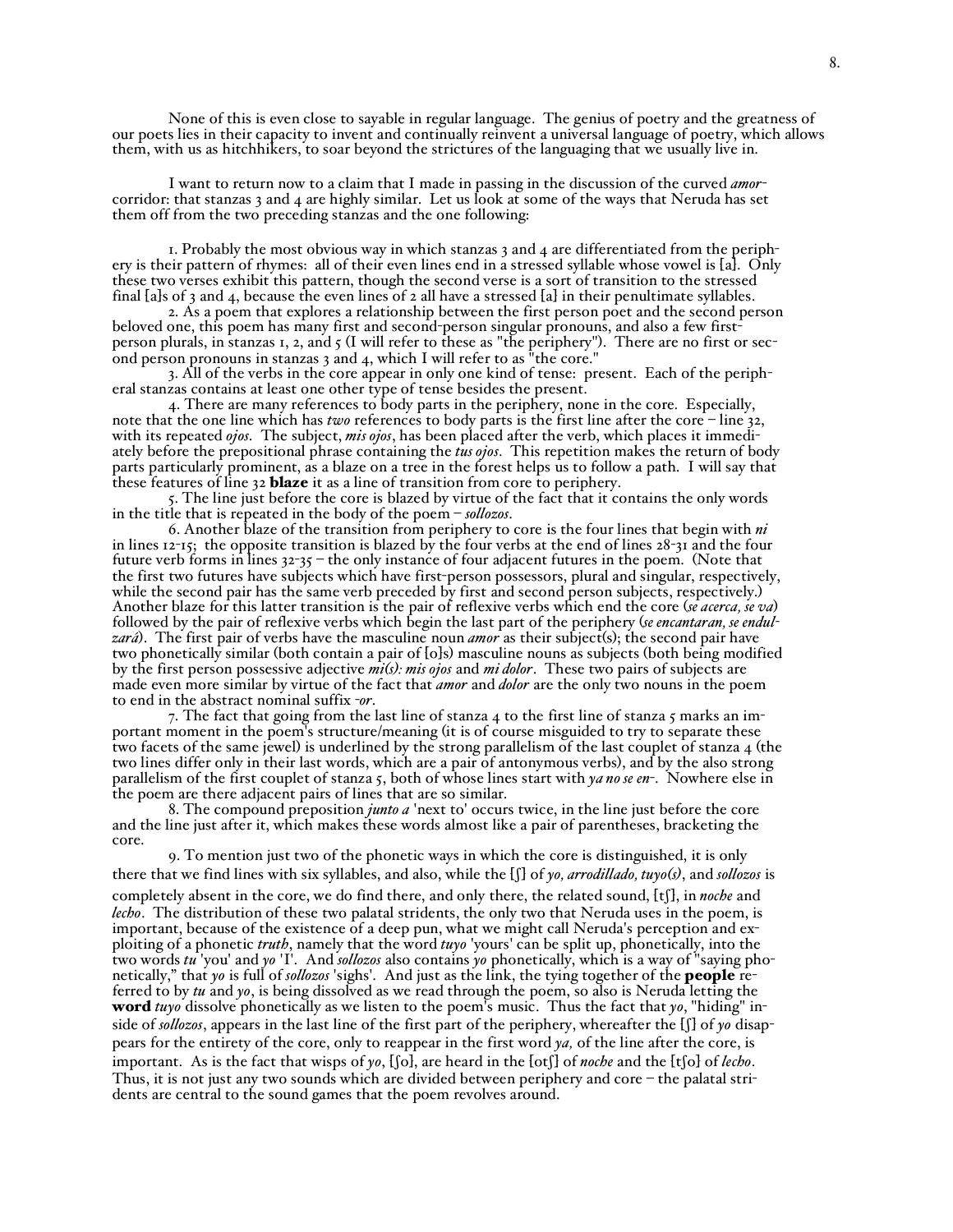To sum up, there are many structural reasons for seeing the poem as consisting of a periphery wrapped around a core, or, alternatively, as having three sections - A, B, and C. With the help of the structures just discussed, Neruda has sectioned the poem into thirds. We will see some of the consequences of this sectioning below.

Let us refer to the third and fourth stanza, which make up the core, as B<sub>1</sub> and B<sub>2</sub>. In a similar vein, let us refer to A's two verses as A1 and A2. The next thing we should do, to see whether we find a symmetry, is to make a comparison of the relationships between the two pairs of section parts, that is, we should ask whether A1 relates to A2 in the same way as B1 relates to  $\vec{B}z$ . In other words, we are asking whether the following poetic **proportion** holds true:

# $A$ <sub>I</sub> :  $A$ <sub>2</sub> ::  $B$ <sub>I</sub> :  $B$ <sub>2</sub>

Look at A2. Surely one of the least hidden structural idiosyncrasies of the poem is that single line that starts off the second stanza. That single line thus imposes a very strong principle of subdivision within its verse: A2 has a substructure of  $\tilde{i}+3$  - a one-line verse followed by a group of three couplets. And when we turn to look at that part of the poem which is most closely related to A2, namely, A1, we immediately see that it, too, has a  $1+3$  structuring. For in the odd lines of A1, each of the four couplets starts with a preposition: the first is *desde*, which is then followed by three *por*'s – and these three are the only occurrences of *por* in the poem. Putting all of the occurrences of an element in parallel positions, especially if these are highly visible, is another way of sectioning a poem – here, of subsectioning a part of A, the first of the three major sections of the poem.

But Neruda does not articulate a  $1+3$  structure for A1 in only one way: look at the beginnings of the even lines of A1. We see that while the first starts with a noun phrase (*un niño triste*), the next three begin with the main verbs of their clauses, all in the future tense. And when we proceed to look at the ends of the lines of A1, we also find instances of 1+3 patterns: at the ends of the odd lines, we find first the (masculine) adjective *arrodillado*, but then three feminine nouns *venas, manos,* and *tierra*; at the ends of the even lines, we find first a verb (*mira*) and then three noun phrases (*nuestras vidas, las manos mias, un dia*).

This allows us to say: A1 and A2 "rhyme" in structure - both show "1+3-ness." Rhyme in structure implies rhyme in meaning, in a well-crafted poem. So the 1+3-ness of A1 and A2 is Neruda's way of saying, in Poetese, that we are to allow their two meanings/images to merge, overlap, become fused. And what is the result of such a fusion?

The first verse gives us a picture of a sad boy, deep inside the woman that the poet loves. I think that we are free to take this boy to be either an actual child (which I consider less likely), or as a symbol of the love between the two protagonists (more likely), or both at once (most likely of all, perhaps). The life of the boy will force the poet and his love to be tied together, the boy's hands will force the poet's hands to kill; and the boy's eyes will make the poet's beloved cry one day. The poem leaves us to guess what it is that is to be killed; my guess is that it is the relationship itself, and that it is this ending of their love that will bring tears to the eyes of his beloved. The boy is introduced in the first couplet with a verb in the present tense - the consequences of his life, hands, and eyes are in three future tense clauses, all three of which paint sad pictures of what is to come. So we might say that the first verse establishes a relationship between the present existence of the boy and what the poet sees as being destined – for himself, for his love, and for the two lovers together.

In the second verse, the poet returns to the present tense for its first line, then moves again to a kind of future tense clause, namely the wish (in the subjunctive mood) that nothing be allowed to tie him and his love together. Neither the sweetness of what his beloved said to him, nor what went beyond words; neither all the hard times they had, nor her present(?) (or past??) unhappiness and sighs at the window. Nothing good, nothing bad - the poet wants nothing to bind him and his loved one together. Thus, I think that we can easily see a thematic consistency between the first and the second verses: a love in trouble, sadness to come, and the issue of freedom (it is only in these two verses that we encounter the verb *amarrar* 'to bind, tie together' – and note that it occurs in parallel positions: in the second couplet of A<sub>1</sub> and of A<sub>2</sub>).

Then we come to the core, for which we have already assembled quite a list of structural traits that set it off from the preceding and following parts of the periphery. And it is clear that here we also have a thematic consistency: here is a description of the poet's favorite kind(s) of love. We might think that there are two different kinds – that of sailors and that which is characterized by all the predicates of the fourth verse – but I think that the many structural parallels between the third and fourth verses invite us to identify these two. The key property of this love is freedom, a lack of ties - a theme which connects the core to the immediately preceding verse. There is a kind of care-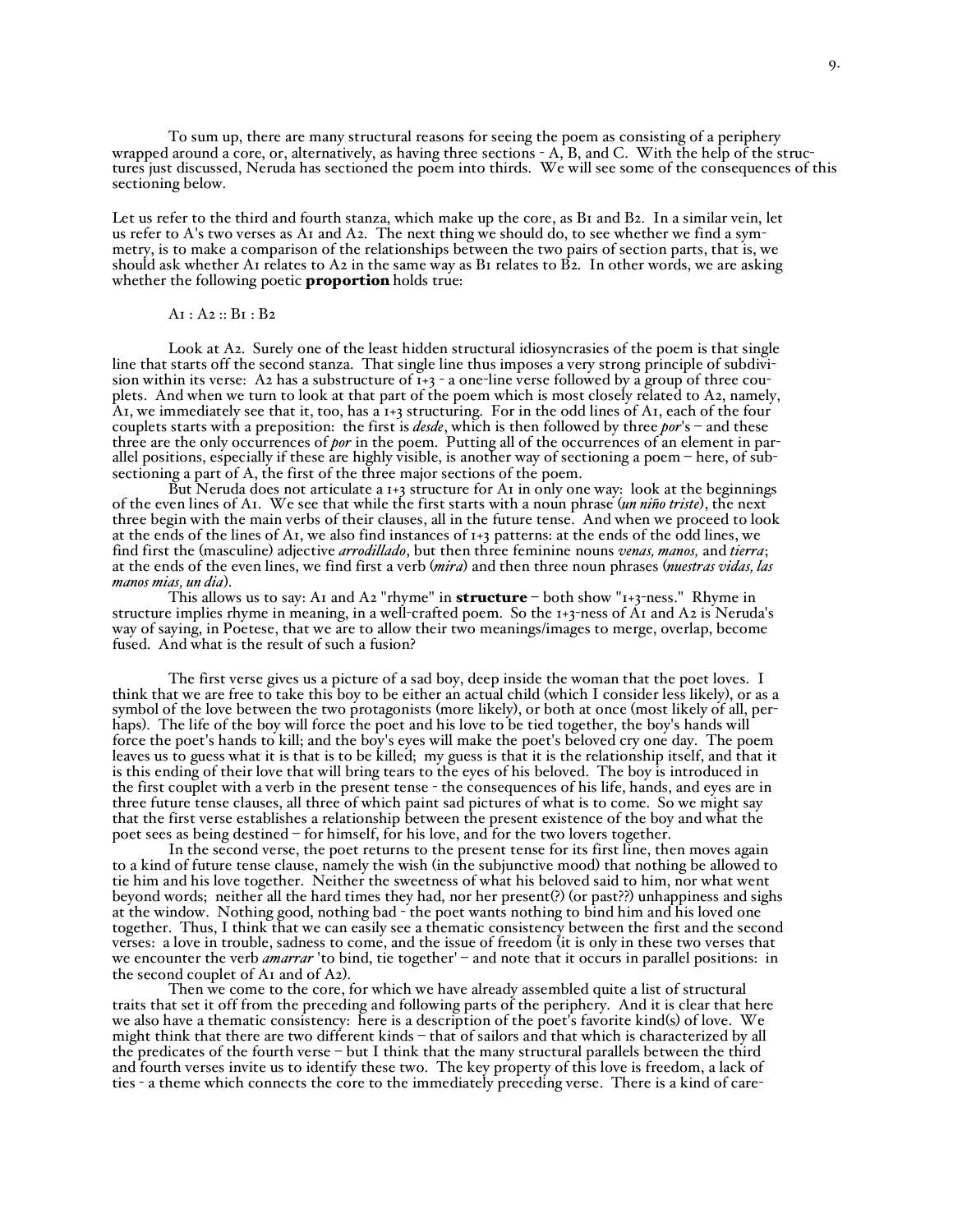freeness, even when it comes to death. The last couplet of the third stanza says that, for sailors, dying is like going to bed with a lover – except that the bed is the bed of the sea.

One of the parallels that links the two parts of the core, aside from the obvious fact that they both start with the phrase *Amos el amor*, is the fact that each has just exactly seven clauses whose verbs are tensed. The verbs of these clauses are shown below.

# 3: *amo, besan y se van, dejan, vuelvan, espera, besan y se van, se acuestan* 4: *amo, se reparte, puede, puede, quiere, se acerca, se va*

The first tensed verb in each group is the first person *amo*. All the other six subjects in the fourth verse are *amor*, while in the third verse, all of the other subjects are *los marineros*, with the exception of *uma mujer*, another noun which contains a version of the [m]-[r] melody that I pointed out earlier, which thus links it also to the two predominant subjects of the core: *marineros* and *amor*. The core's parallels thus fuse these two nouns: *marineros*, by a kind of metonymy, becomes a stand-in for *amor*, or perhaps it would be better to say that sailors incorporate, or personify, the free, unfettered love which the poet loves.

It is interesting to take a closer look at another of the mechanisms by which this fusion is accomplished – the sharing of predicates. If a poem repeats a predicate, then by a kind of birds-of-afeather-flock-together principle of similarity which is induced by this contiguity, the subjects of the verbs (and, of course, their direct objects, indirect objects, etc.) are identified.

Thus, in the core, we see that there are three occurrences of the verb *irse* 'to go away'. The first two have *los marineros* as subjects; the last has *amor (divinizado*). Similarly, the verb *vuelven*, whose subject is *los marineros*, is repeated as *volver*, in line 6 of verse 4. Since *volver*'s subject is *amor*, we see another reason for fusing the two nouns.

There is one other fusion which the subjects of the core's verbs point to: that of the first person *yo*, which is the elided subject of the two *amo*'s, and *amor*, because of its appearance as the subject of the verb *amar*, in the complicated clause contained in the third couplet of the fourth verse, whose structure I discussed above in a bit of detail. And when we look to the other verbs in the poem, outside the core, we can find another reason for fusing *yo* and *marineros/amor* – the last occurrence of *irse, yo me voy*, four lines from the end of the poem. Finally, there is one more repeated verb whose subjects are chosen from this group of three: the subject of *quiero* in the first line of the second verse is *yo*; the subject of *quiere*, in the fifth line of verse four, is *amor*. Thus, there are a number of ways in which Neruda establishes the poetic "equation" *yo=marineros=amor*.

There is one more noun that should be added to the three in this equation, though this noun appears only in the periphery: *niño*. This noun is fused with *yo* through its cooccurrence with two predicates – *triste* and *dicer adiós*. *Triste* modifies *niño* in line two, and it is predicated (twice) of an elided *yo* four lines from the end of the poem. Finally, in the last couplet of the poem, we find first *niño* and then *yo* as the subjects of the last two clauses of the poem, both of which having as main verbs *dicer adiós*. This suggests that a complete version of the equation might be formulated as follows: *niño=yo=marineros=amor*. If the premise on which I have based such equations are seen as valid, they provide evidence for the idea that *niño* can be, among other things, a symbol for the love that curved the lives of *yo* and *tu*.

And now let us return for one last look at the parallelisms between the two parts of the core. These parallelisms are of a different kind than those that we have been examining thus far – they arise from the perception that verses three and four are mirror images of each other, a kind of symmetry which often turns up in literary, and possibly also in sacred, texts. Some of the clearest mirrorings are:

1. *lecho* -- This word appears in the last even lines of the third verse and in the first even line of the fourth verse.

2. *volver* - This verb appears in the even lines of the second couplet from the beginning and from the end of the core.

3. *va(n)* -- This verb is the rhyme word in the even lines of the first and last lines of the core.

4. [tS] -- This sound appears only in the last two lines of the third verse, and in the second line of the fourth verse. Furthermore, the three occurrences are in almost as straight a corridor as that for the line-initial *amor*'s.

5. Odd rhymes -- There are some phonetic similarities in the odd rhyme words, which link the last and first lines, the second-to-last to the second, and so on. Thus, *muerte* is similar to *reparte*, and *espera* to *eterno* (both are trisyllables whose stressed syllable starts with a stop and continues with the segments [er], and *marineros* and *acerca* have this same vowel.

The mirrorings we have discussed so far are diagrammed below.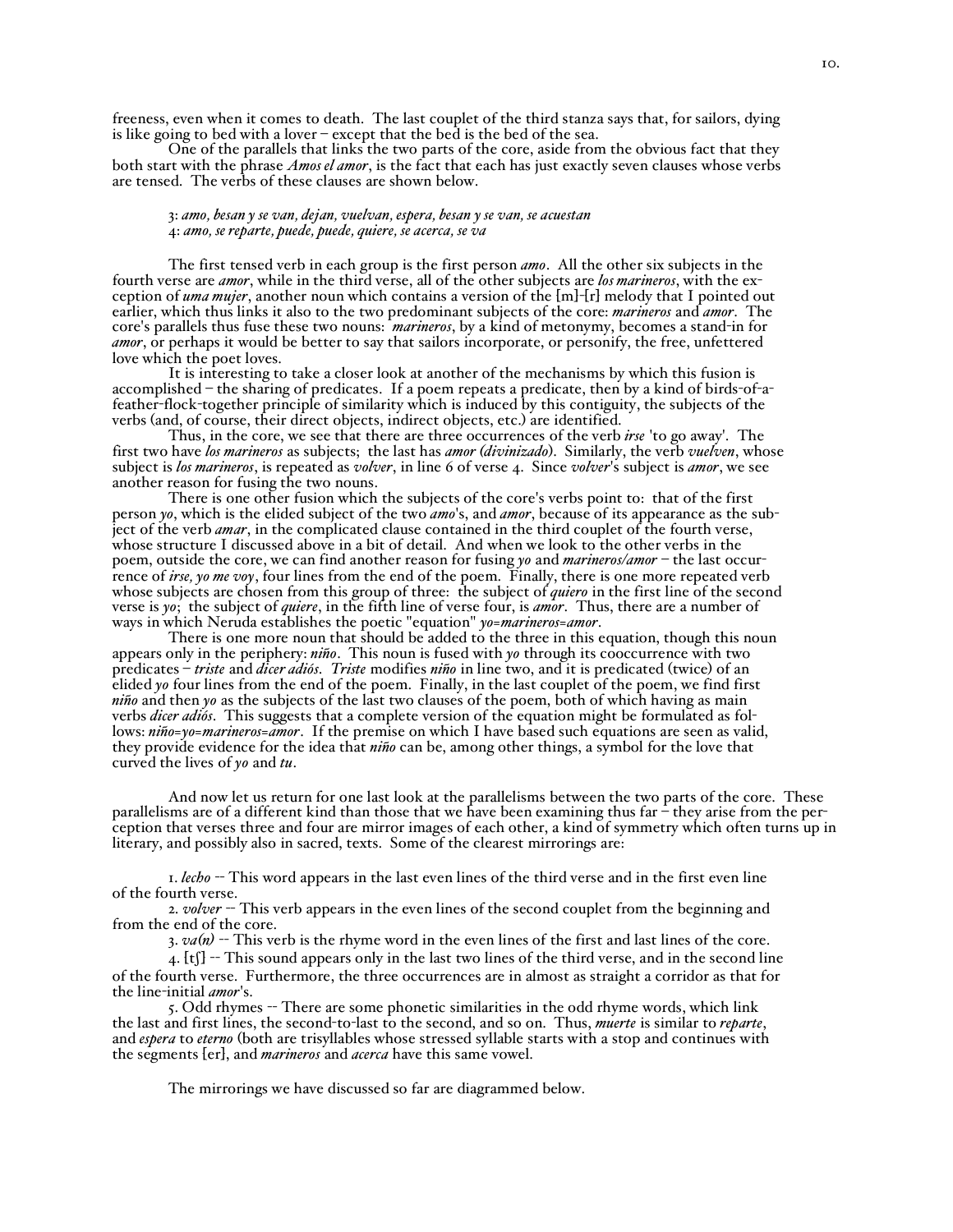## ----- Figure 5.1.4, unnumbered, here

-----

Such mirroring structures as this occur in many poems, and often serve the function, in the language of poetry, of a kind of inversion, or even of negation. It may be the case here that we are to hear the two parts of the core, B1 and B2, as standing in such a relationship, on the basis of the clear affirmative-negative pattern we see established between A1 and A2. The former has no negations; the latter has at least one in every line except its last line, which marks the transition to the core. B1 has only one negation – that on *vuelven* – while B2, like A1, has none. I am not sure whether we are to read the mirroring we have been looking at as being functionally equivalent to the dance of affirmation and negation in  $A - I$  will leave the question open for now.

I will take it as established then, from what I have said above, that the parallels between sections A and B, as well as their thematic consistency, are sufficiently clear. Given these parallels and content, what are we to make of section C, the last part of the periphery?

The first and most obvious fact is simply: C is different. Where A and B have two verses apiece, C only has one; and where all the four verses until the fifth have been divided into four subsections (all couplets except for the first line of the second verse), this fifth verse is not. In other words, this fifth verse (or, equivalently, section C) sticks out like a sore thumb. In a well-constructed poem like this one, we will find the structure of the whole reflected in the structuring of the parts, a kind of linguistic interpenetration that I have referred to as **hologramming**. In the present case, one of the bases for the hologramming that helps the poem cohere is a principle that we might formulate as below:

> The Sore-Thumbing of Thirds The third element in any set of three will be sore-thumbed (or: will stick out like a sore thumb). Formulaically:  $3 \neq$

Possibly the first place where we notice a set of three is in the 1+3 structuring in the first verse: the one *desde*-couplet followed by three starting with *por*. There are several very clear ways in which the last *por*-couplet is a sore thumb.

1. The first two *por*'s are followed by *esa* and a feminine noun; the last *por* is followed by *sus* and a masculine.

2. The main verbs of the first two *por*-couplets are *tendrian*, a matrix verb taking a *que*complement. The subject of each of these main verbs is a plural feminine body part, modified by a first-person possessive adjective, in the first by a first-person plural possessor (*nuestras vidas*), and in the second by a first-person singular (*las manos mias*). But the third main verb has no complement, and has a singular subject which is not a body part. In fact, its subject is a bare first person; we see that, in the sequence of the three main verbs of these last three couplets of the first verse, the first person has been emerging from the background to become a major protagonist in the poem. This role is then confirmed in the first line of the second verse, where we see for the first time the first person expressed as the full pronoun *yo*, instead of as an understood zero pronoun.

3. The odd lines of the first two *por*-couplets end in bisyllabic, feminine plural body parts that are preceded by possessive adjectives; the third odd line ends in a singular that is not a body part and is also not preceded by a possessive adjective.

4. The even lines of the first two *por*-couplets end with two words that end with the feminine suffix -*a* followed by the plural suffix -*s*. The even line of the third couplet ends with a masculine singular -*o*.

5. The rhyme words of the first *por*-couplet are a pair of alliterating disyllables beginning with *v*-; the rhyme words of the second *por*-couplet are also an alliterating pair of disyllables, in *m*-. The last couplet's rhyme words do not alliterate.

It is not only in the first stanza that we encounter the sore-thumbing of thirds: the second stanza also exhibits this principle of structuration very clearly. As I pointed out earlier, the fact that the second stanza consists of a single line, followed by three couplets, automatically makes it a strong case of 1+3-ness. When we examine the way that the third couplet relates to the first two, two things stand out. First, while every other line of this stanza has one and only one verb, the last line has none. Second, while the second couplet of the second verse (I will abbreviate this as 2.2) has a *nada* repeated in both of its lines, and 2.3 has *palabra(s)* (note how the first member of each of these pairs bears the first major stress of its line, while the second member of each pair is the last word of the following line), the third couplet has no repeated word.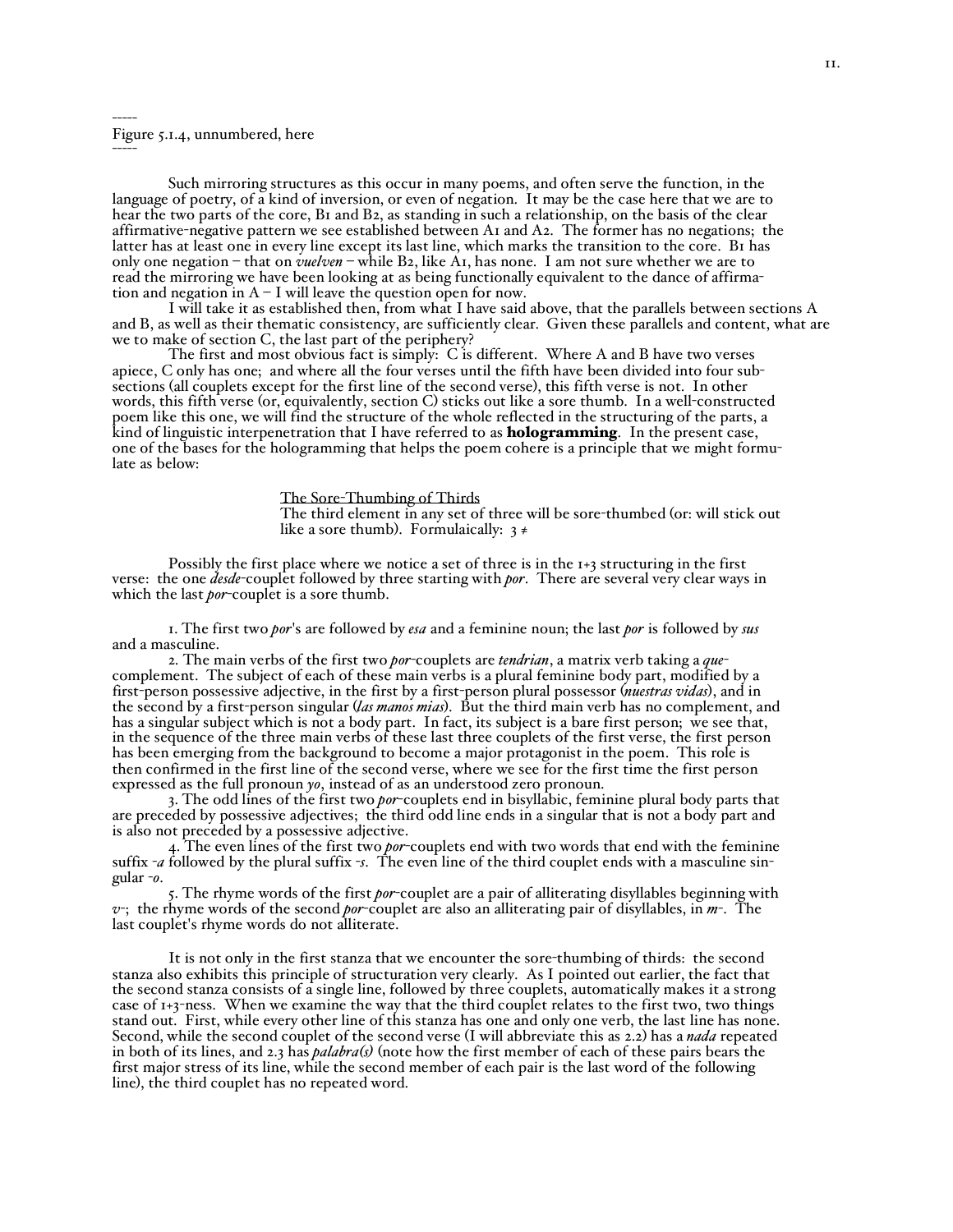When we pass on to the core, we see that each of its two verses also exhibits a 1+3 pattern. Only the first couplet of each verse has a first-person verb, a fact which structures verses 3 and 4 into a first couplet followed by a final group of three. In the first group of three – namely, 3.2, 3.3, and 3.4 – we see that each of these has, as was the case with the last three couplets of A2, a verb in every line but its last. Furthermore, only 3.4 contains an adverb of time in it (*Una noche*). In the second group of three couplets – 4.2, 4.3, and 4.4 – what makes 4.4 a sore thumb is extremely obvious: instead of containing *one* occurrence of *amor*, like the two couplets before it, it has *both* of its lines begin with *amor*. And to rub it in, these last two lines continue identically until their last words. Summing up, then, we can say that in the first four verses, there are <sup>a</sup> great number of ways in which

the  $3 \neq$  principle is manifested in the poem.

Thus, as we leave the core and enter the last verse, we have had a lot of  $1+3$ -ing, and a lot of sore-thumbing of third elements in sets of three. We are all prepared for C to be different. However, the *kind* of differentness is itself interesting, for not only does C not manifest two verses, but its single six-couplet stanza does not show us the kind of clear 1+3-ing that we have grown accustomed to expect from the preceding four stanzas. Instead, what *do* we find?

We find that the six couplets would seem to be most naturally sectioned into three groups of a pair of couplets each.

- \* 5.1 has a pair of lines that start identically, both have verbs in the future tense, and respectively.
- 5.2 has two possibly even more similar lines, again both with future tense main verbs, subsection within C.

And continuing, how can we help coming to the same conclusion with respect to 5.3 and 5.4? Both start with the same four-word sentence – a sentence that could be said to sum up the whole sadness central to the poem in the shortest possible way. Furthermore, the first three lines of 5.3 and 5.4 all end in verbs, and the even lines are the poem's only instances of a stressed vowel that rhymes: *pasó* and *yo*. Again, we seem to *have to* say that 5.3 and 5.4 form another subsection within C.

If we examine what happens after this second subsection in C, we see that a number of things mark it as being a boundary of importance. First of all, in the whole poem, it is only in the last line of 5.4 that we find a verb in the compound past tense form *he sembrado* (this form consists of a past tense of the verb meaning 'to have', followed by the past participle of the verb meaning 'to plant'). Furthermore, while it is in general easy for subjects to follow their verbs in Spanish, especially when the subjects are indefinite, it is, I believe, quite rare for definite pronouns to follow their verbs. Thus, the fact that *yo* follows the unique verb form, *he sembrado*, would already be unusual enough to make us take note. But look what comes next - another *yo*! This is rarity compounded, for thus far in the poem, there have been only two occurrences of *yo*, each in the first couplet of its stanza, in the two parts of A. Thus two *yo*'s in a row here in C makes us really prick up our ears. In this heightened state of awareness, look what the rest of the first line of  $5.5$  gives us – another unique event in the poem: two occurrences of the same finite verb plus object - *estoy triste*. And when we look at the two last couplets of the poem as a whole, we find that they are sectioned off together by virtue of sharing an important grammatical property – they contain C's only verbs in the present tense.

Therefore, let us accept the claim that C has three subsections, C1, C2, and C3, each of two couplets in length. We are now in a position to make a rather interesting observation: the tripartitioning of the entire poem into A, B, and C parallels the tripartitioning of C into C1, C2, and C3. Just as B, the middle part of the whole poem, has two parts (verses 3 and 4), each of which starts with the same first person verb and object, *Amos el amor*, so too the two parts of C2 (couplets 5.3 and 5.4) start with the same first person verb and object - *Fui tuyo*. This gives the whole poem the following schematic structure:

A. I.  $2.$ <br>I.  $B<sub>1</sub>$ 2. C. I. 2. a. b. 3.

In other words, one aspect of the structure of the whole poem is contained, or repeated, within the structure of its third and last part – C. I suggest *fractalization* as a name for this I believe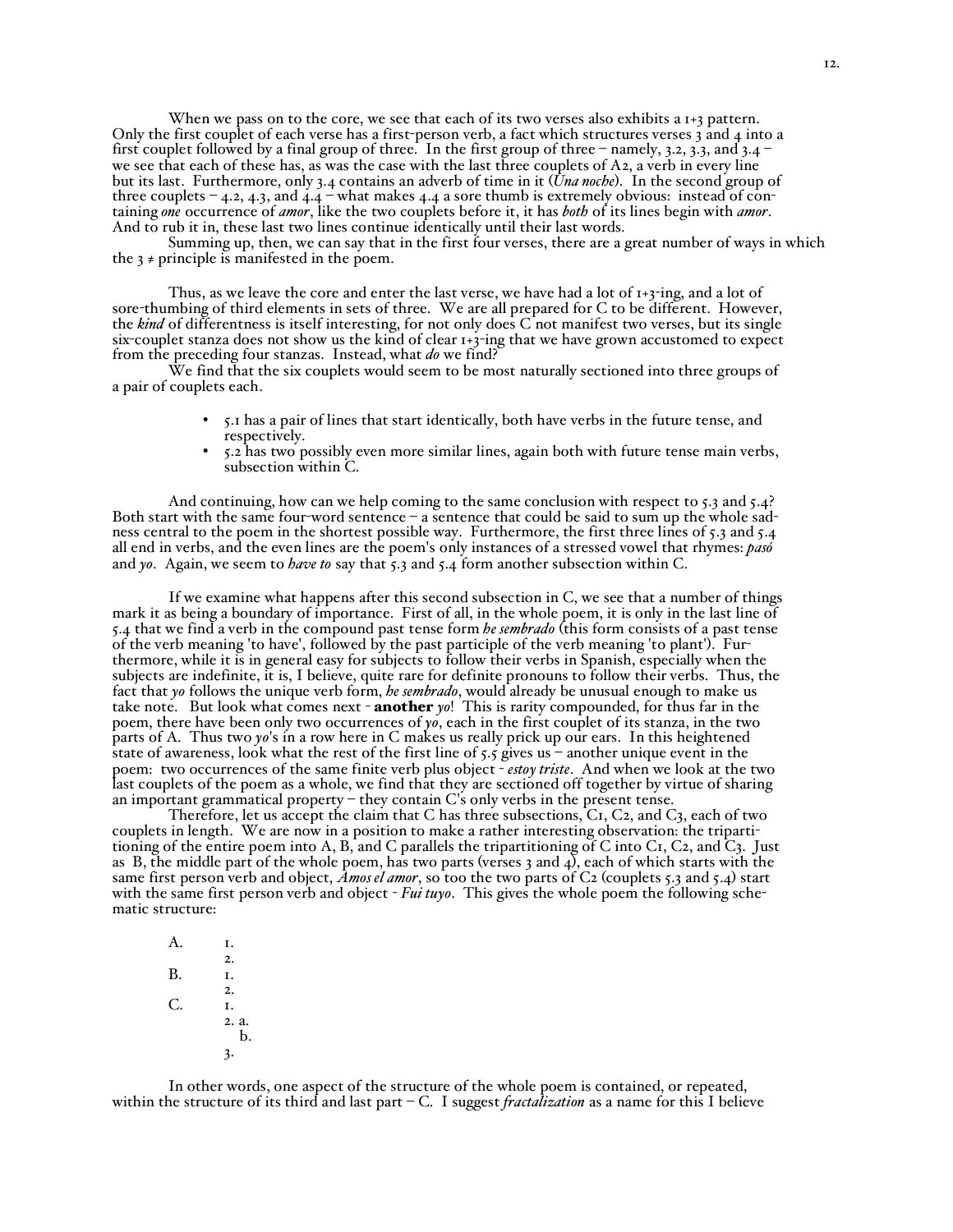quite rare type of poetic structure. Below, I will give a brief example of a fractal structure, for readers for whom this may be a new concept.



This is supposed to be a circle whose circumference is made up of little circles. If now the circumferences of the little circles were in turn made up of tiny little circles, too small to see without a magnifying glass, and if the circumferences of their tinier circles were made up of still tinier ones, and so on ... – then we would have a true fractal structure. It is clear that in our poem, we have only the first step in this infinite chain of regress that constitutes the visual structure above, as I have described it. Still, I hope that the parallel is reasonable enough for the mathematical term to be extended into the area of poetics.<br>Note that fractalization could have been achieved if the two couplets starting with *Fui tuyo*,

fuiste mia had been placed in the middle of A. The fact that they appear in C is thus another instance of the sore thumbing of thirds – in this case, of the third section of the poem. The effect of the fractalization seems to me to be an intensification of C, and of the boundary between C2 and C3. This places the last two couplets of the poem in a penetratingly sharp focus, heightened by the impact of the return to the first couplet of A note the rementioning of *niño*, and also the close similarity of *Desde el fondo de ti* and *Desde tu corazón*.

So a question is slowly emerging: why has Neruda made such a colossal boundary between C2 and C3? What else happens there in the poem?

The first sentence of 5.5, *Yo me voy*, has the verb *ir* for the first time with a first-person subject, *and in the present tense* (the *vaya* of 5.2 is present subjunctive, with a future interpretation). Also, it is the first sentence in C to contain some explicit first-person pronoun that does not also contain a second-person pronoun.

The role of first and second person in C merits a brief discussion. Each line in 5.1 contains references to first and to second persons; that each clause has one occurrence of each type. However, in 5.2, although there are again two clauses, there is only one occurrence of a pronoun in each of them. Thus, between the first two couplets of C, we see an increase in distance between first- and secondperson pronouns. Then, in the last sentence of 5.4, we encounter the most clearly-marked indication of the way that the two pronouns are separating. This sentence contains the following sequence of references to second person:

*tu* -- nominative, subject pronoun

- *te* -- accusative, object pronoun
- *tu* -- possessive adjective, modifying the head of a locative prepositional phrase.

Clearly, the second person is fading out of the sentence, as it occurs in less and less accessible, or central, constituents. Finally, at the furthest remove from the subject *tu*, four clauses away from it, isolated and lonely, we find the first person – *yo*. And it is after this sentence of maximally stretched syntax, where *tu* and *yo* are as far apart as they can be put, that we encounter *Yo me voy* – the first sentence in the poem to contain a first-person pronoun with no reference to the second person (Note that 2.1, though not containing a grammatical second person, does contain *Amada*, a vocative referring to the second person). So it is in this shortest sentence of the poem that the poet takes the decisive step, separating himself (grammatically) from his beloved. Note that this separation is marked by a peak of verbality: the most verbs that any couplet contains is six, a maximum that is reached in 5.4, just before the boundary, and echoed in 5.5, right after it. My suspicion is that this boundary marks the threshold of action, the making of a decision.

And then, after this couplet of decision, in 5.6, we come to the close of the poem, marked as such, as are many last verses of poems, by a return. In this case, we return to the line-initial *desde*phrase, and to *niño*, who instead of just watching, here takes a more decisive action – the saying of *adiós*. Which the poet answers, signaling the answer as the last word by making the last line markedly shorter than any line that has been encountered in the final verse.

Let us review some of the techniques of poetic structuration that we have seen in use in this poem. I have shown ways in which verses three and four are sore-thumbed, a fact which sections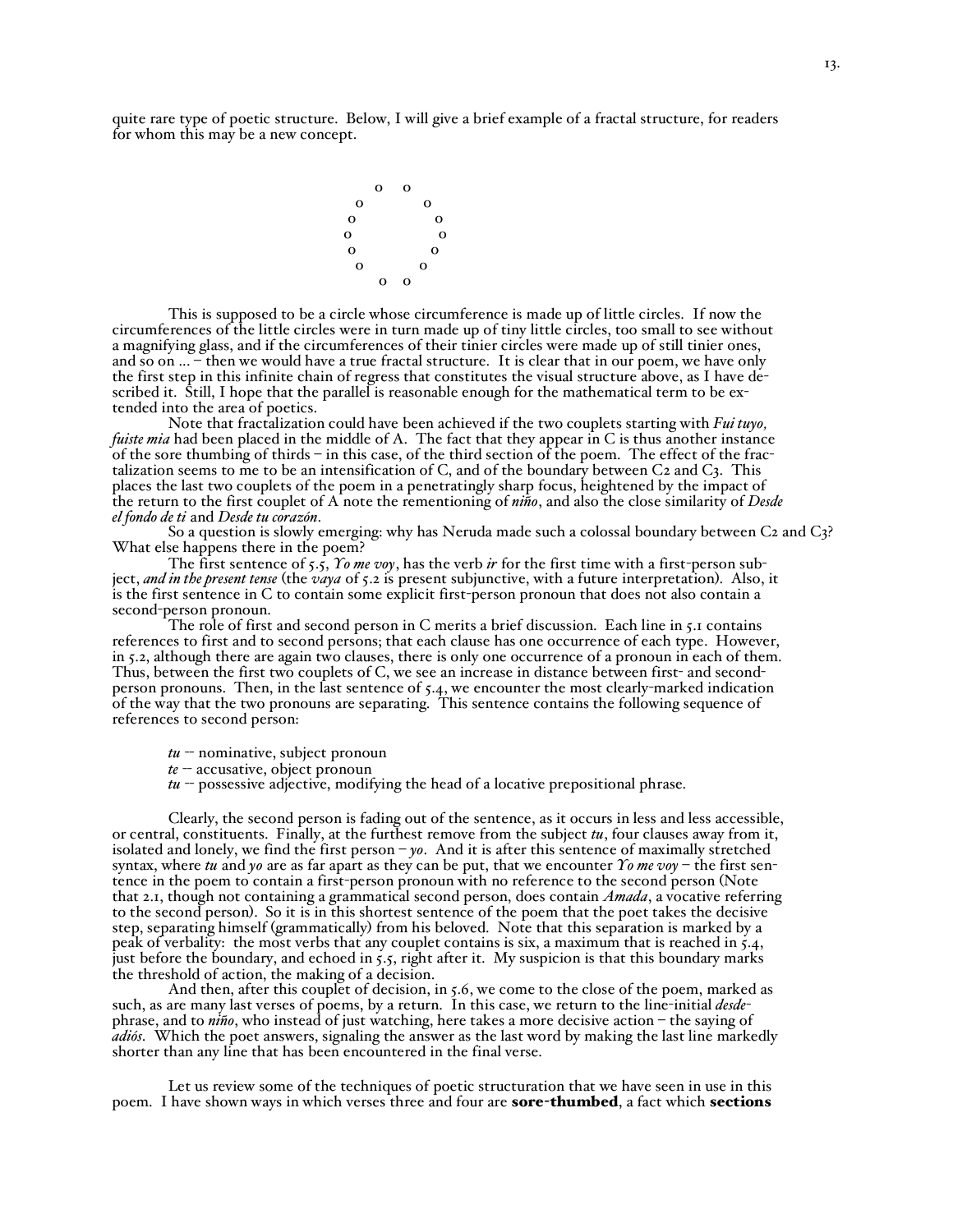the poem into three parts: A, B, and C, a sectioning which is supported in a variety of other ways, such as by the **blazing** of the ends or beginnings of sections, and by the **mirroring** of B1 in B2. We have seen that subparts A1 and A2 relate to each other in the same way that subparts B1 and B2 do, establishing a kind of poetic **proportion**. And that parts A and B rhyme in structure: they are permeated by 1+3-ness. I have argued that there is a group of important words which are held together by virtue of sharing the phonetic property of containing an [m] ... [r] melody. And that there is a mechanism of fusion, which not only performs a semantic superposition of the meanings of A1 and A2 and B1 and B2, but also forms a basis for a kind of equation of subjects in various parts of the poem. We have seen that a structural pattern of the sore-thumbing of thirds is **hologrammed** throughout the poem. And finally, I have suggested that the parallels between the way B is set off from  $\tilde{A}$  and  $C$  and the way that  $\tilde{C}$  is set off from  $C_1$  and  $C_3$  recall **fractal** structures in mathematics.

All of these devices I have encountered previously, either in poems that I have worked on myself, or in discussions of other poems by other researchers, to which my work is greatly indebted. I do not say that poets consciously choose to make such patterns; I think rather that they are among the many automatic results of creative genius when it expresses itself through the medium of language. Among all these devices, corridors are ways of making great poems harmonious for our eyes, as well as for our ears, a kind of visual "rhyme."

## But wait.

Poetry is primarily for the ear, not for the eye. Many poems, in oral cultures, are never put on the page at all. Am I then saying that corridors will only turn up in the poetries of literate cultures?

No, I do not think that corridors are only for the eyes. I think that corridors will prove to be used by poets in oral cultures too, because it will ultimately be possible to show that corridors are visual correlates of the rhythms of repetition in a poem. They translate into visual sense only because of our conventional way of representing poems typographically; that is, with the left ends of lines aligned vertically, rather than their right ends. For a quick demonstration of what would happen to the first of the corridors I discussed, the vertical one for *amor*, look how it vanishes if the eight lines of the fourth stanza are right-justified, instead of being left-justified, as is traditional.

> Amo el amor que se reparte en besos, lecho, y pan.

Amor que puede ser eter no y puede ser fugaz.

Amor que quiere libertarse para volver a amar.

Amor divinizado que se acerca. Amor divinizado que se va.

It seems to me that the reason that the lines of poems are traditionally left-justified is because we agree to hear lines as *isochronous*, that is, as taking the same amount of perceived time. And we agree that it is the *beginnings* of lines, not their ends, which will mark the temporal cycles. So when we encounter a poem with longer and shorter lines, we automatically insert the equivalents of rests in music, to fill out the shorter lines, making them last perceptually as long as the longer ones. For an example, let us look at a nursery rhyme:

Row, row, row your boat Gently down the stream Merrily, merrily, merrily, merrily Life is but a dream

The odd lines have four stressed syllables, indicated by the boldface vowels, while the even ones have only three. We read this poem, however, as if each line had four beats, by leaving a silent beat at the end of the three-beat lines. When we read such simple poetry, I think that we try to make each line take exactly the same amount of time. When we read more literary poems, however, such a reading style is to be avoided. To read the immortal lines "Tyger, Tyger, burning bright / In the forests of the night..." with the same unvarying cadence as we read nursery rhymes is a crime against the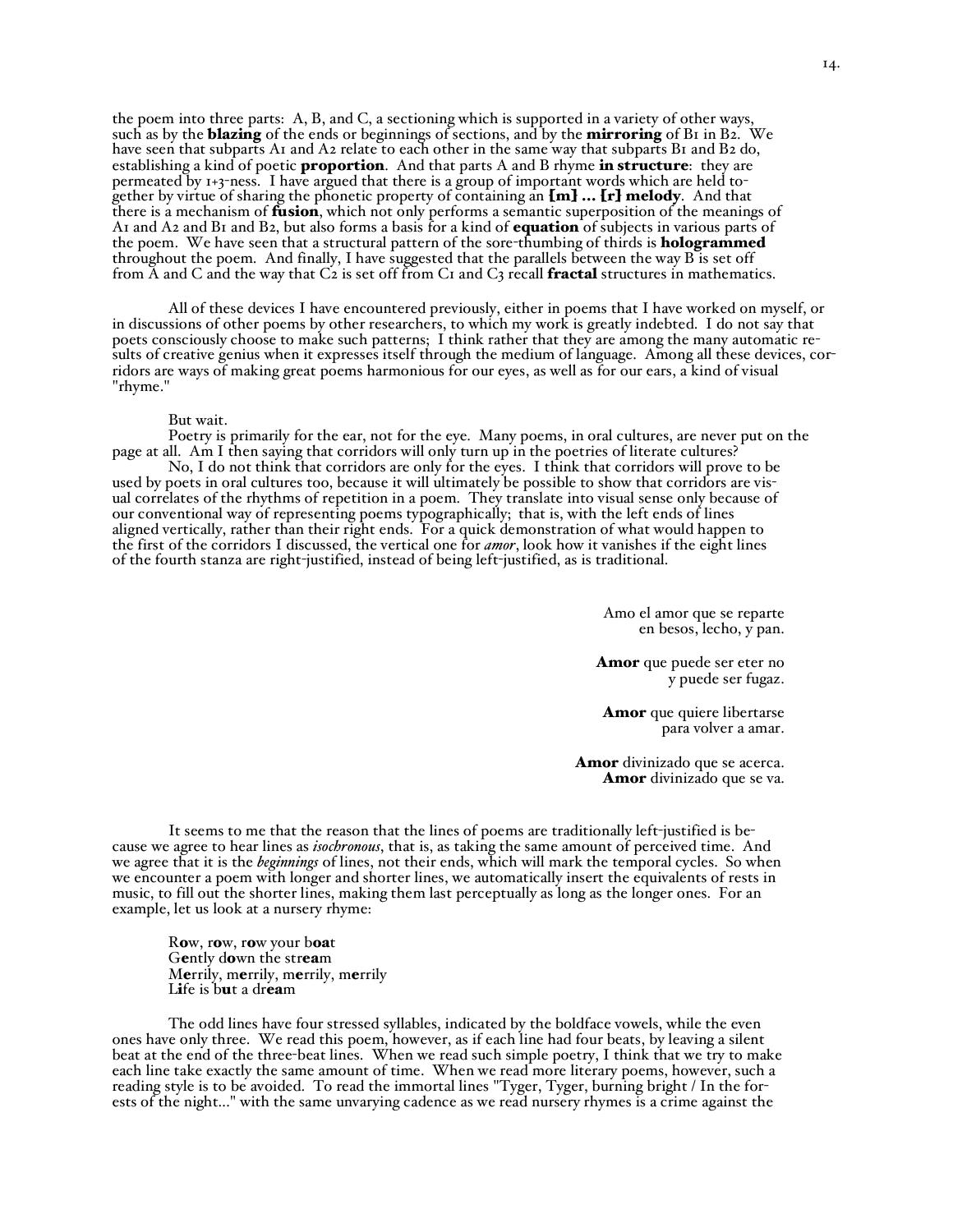human spirit. Nonetheless, though I will not try to show this to be true here, I believe that *Tyger* also has corridors. Thus it seems that corridors are to be defined on some abstract metrical structure, not on actual readings of poems. That is, though we may not *read Tyger* isochronously, it is on metrically isochronous lines that Blake built its corridors.

And the relationship between the abstract temporal patterns and the simple visual patterns on the page, such as we have seen for Neruda's poem? Here I am on shaky ground, but it appears to me that we must accord psychological reality to the traditional way of printing poetry. That is, we must say that poems prototypically have isochronous lines, whose beginnings are heard as initiating each temporal cycle. I have not succeeded in finding any simple metrical analysis of *Farewell y los Sollozos*; thus I can at present give no justification for the claim that each of its 39 lines is to be seen as taking the same amount of abstract metrical time. In fact, such a claim would have little initial plausibility, given the greater number of syllables, words, and/or beats which the first and last stanzas would seem to have, as opposed to the three interior stanzas. Thus, I confess that I am at present stumped as to what rhythmical basis is for the corridors for *amor* and *ir* that I have tried to demonstrate the existence of. I will continue to investigate these and other corridors, however, and, with luck, someday an answer may forthcome. Meanwhile, please hear my use of the word *visual* throughout this chapter as a kind of metaphor. As of now, corridors are things that seem to make visual sense on the printed page. I think that this visual sense will one day be traceable to some kind of regularities in the underlying rhythmic structure, but this can be only a hope at present.

I started this chapter with a brief demonstration of how my translation lost the rhyme and the verbal [m]-[r] melody of Neruda's original. I would like to begin to draw the chapter to a close with one last diagram which shows how there is also a loss in the visual melodies made by the corridors in my translation. The corridors for the noun *love* are virtually identical to those in the Spanish version, but this is not the case for the corridor(s) for *go*. First of all, the simplest graphic relationships between the six occurrences of *go* would seem to be straight lines, not curves, which leaves the shapes of the *go*-corridors out of harmony with the image in the third couplet of the fifth verse, which sees love as a curve on a path. But I think that the greatest loss results from the fact that the last *go* does not fall on the curved corridor for *love* - the English corridors do not echo the words in "saying visually": going is a form of love.